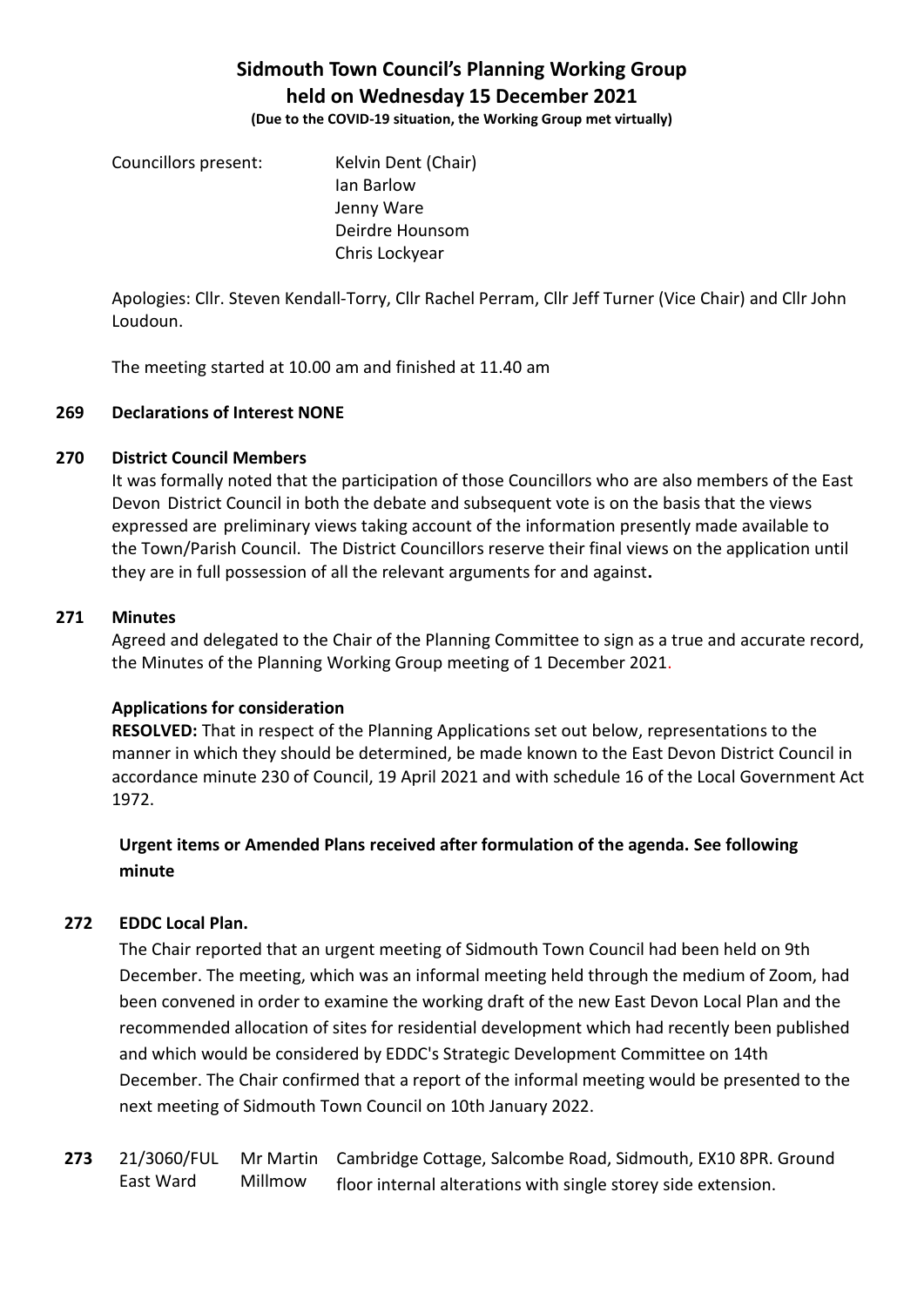#### **UNABLE TO SUPPORT**

• Members considered the application to be overdevelopment. (Policy 6 Infill Development)

| 274 | 21/2763/DEM | Mr Dan | Ikin And Oxenham Veterinary Surgeons, Chandlers Lane, Sidmouth, |
|-----|-------------|--------|-----------------------------------------------------------------|
|     | North Ward  | Smith  | EX10 9BX. Prior approval for the demolition of derelict former  |
|     |             |        | stable to rear gardens                                          |

#### **SUPPORT**

**275** 21/3108/FUL North Ward Mr B Harrold 189 Manstone Avenue, Sidmouth, EX10 9TL. Rear two storey extension to dwellinghouse with associated internal alterations.

#### **UNABLE TO SUPPORT**

- Members considered the application to be overdevelopment. (Policy 6 Infill Development)
- **276** 21/3182/FUL North Ward Nick and Jackie Pratt 6 Stevens Lane, Sidmouth EX10 9UL. Construction of single storey rear extension.

#### **SUPPORT**

**277** 21/3127/FUL Primley Ward Mr & Mrs Caldwell 48 Tyrrell Mead Sidmouth EX10 9TR. The creation of two off street parking spaces.

#### **UNABLE TO SUPPORT**

- The proposed changes would be out of keeping with the area and detrimental to the street scene (Policy 7 Local Distinctiveness)
- **278** 21/3142/FUL Primley Ward Mr & Mrs Norton 66 Fleming Avenue Sidmouth EX10 9NH. Two storey side extension, single storey front extension and part conversion of garage to habitable use with alterations to fenestration.

#### **SUPPORT**.

**279** 21/3151/FUL Salcombe Regis Ward Mrs Grace Branch 3 Sidleigh, Sid Road, Sidmouth EX10 9DE. Proposed dormers to attached garage roof and main roof. Proposed rooflights to shower room and bedroom; lowering of front elevation windowsill in attic room and introduction of two picture windows to south facing gable end.

#### **SUPPORT**

**280** 21/3002/FUL Sidford Ward Denning Sidford Playing Fields, Byes Close, Sidford. Erection of 3no lighting columns and provision of 15no new floodlighting luminaires on the 3no new and 3no existing columns.

#### **SUPPORT**

• Members would like a restriction of 9pm on the use of the lights.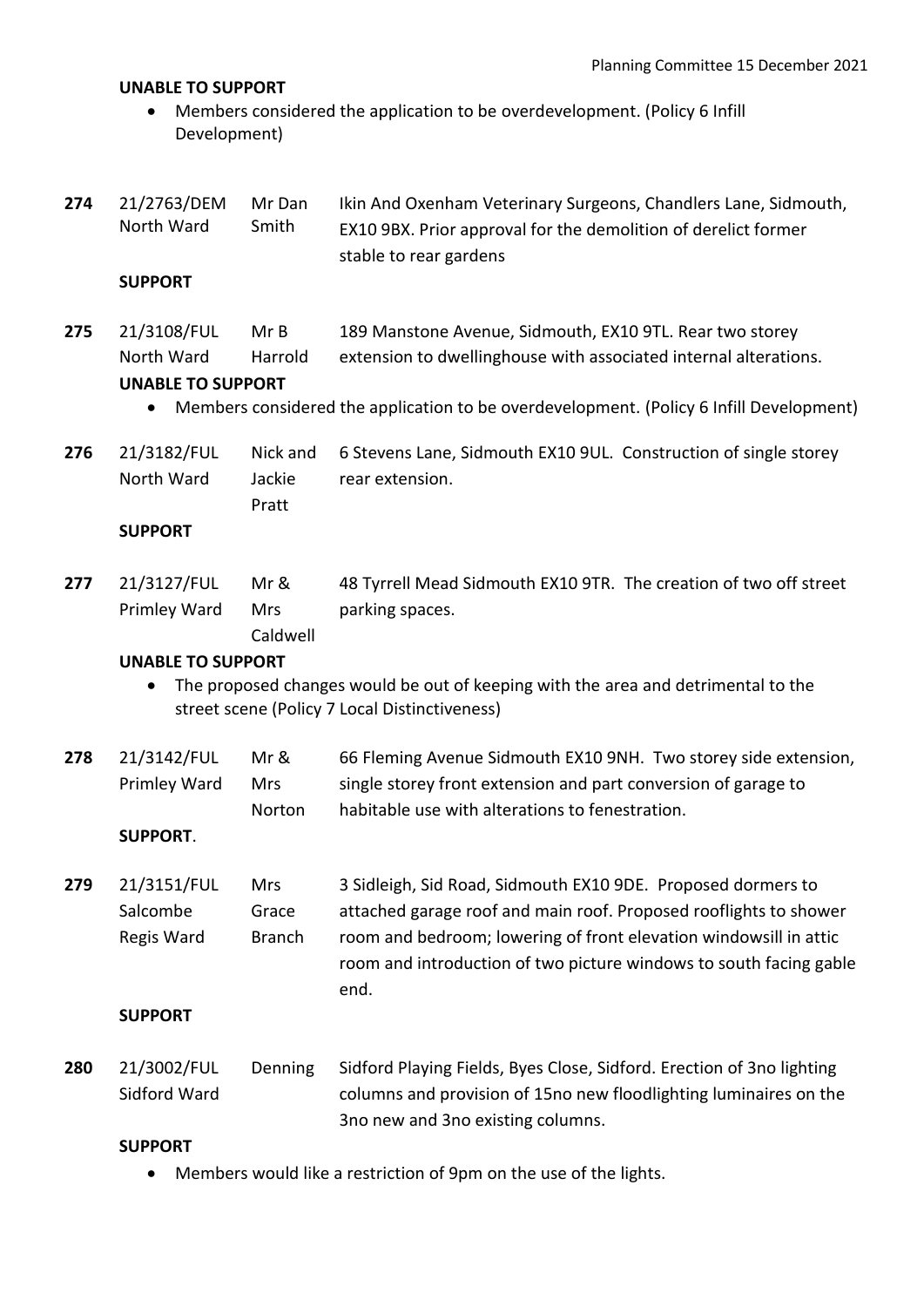| 281 | 21/3154/FUL<br>Sidford Ward<br><b>SUPPORT</b>           | Samanth<br>a Parker         | Planning Committee 15 December 2021<br>2 Sid Vale Close Sidford EX10 9PH. Single storey side extension.                                                                                                                              |
|-----|---------------------------------------------------------|-----------------------------|--------------------------------------------------------------------------------------------------------------------------------------------------------------------------------------------------------------------------------------|
| 282 | 21/2653/FUL<br>Sidford Ward<br><b>SUPPORT</b>           | Ms<br>Emma<br>Collett       | 3 Englands Close, Sidford EX10 9QS. Single-storey side and rear<br>extension. Proposed side extension with eaves and ridge to match<br>the existing house. Proposed rear extension to be flat roof with<br>parapet walls to 3 sides. |
| 283 | 21/3115/FUL<br>Sidford Ward<br><b>UNABLE TO SUPPORT</b> | Mr Fleet                    | Elm Way Cottage, Elm Way, Sidford, Sidmouth, EX10 9SY. Extension<br>of existing garage and lounge and loft extension.<br>The proposed changes are of poor design and the members have concerns of overlooking.                       |
| 284 | 21/3096/FUL<br>South Ward<br><b>SUPPORT</b>             | Mr David<br><b>Blanning</b> | Windgates, Peak Hill Road, Sidmouth, EX10 ONW. Construction of<br>new double garage.                                                                                                                                                 |
| 285 | 21/3160/FUL<br>South Ward<br><b>SUPPORT</b>             | <b>Brian</b><br>Sherlow     | Well Cottage, Gorseway, Convent Road, Sidmouth EX10 8RJ.<br>Construction of loft conversion with rear dormer, sunroom<br>extension, enlargement of parking area and internal alterations.                                            |
| 286 | <b>Tree Preservation Orders</b>                         |                             | (a) Notification of any new Tree Preservation Orders                                                                                                                                                                                 |

None reported.

(b) Notification of any works which constitute an exemption to a Tree Preservation Order or works considered an exception to the Conservation Area Legislation. None reported.

(c) Applications for trees covered by a Tree Preservation Order None reported

# **287 Trees in Conservation Areas**

To note the following proposed works to trees in a Conservation Area: None reported.

**a)** 21/3054/TCA South Ward Graham Mitchell West Hayes, Convent Road, Sidmouth, EX10 8RL. T1, Yew: Prune because of excessive shading and beginning to encroach on property. Reduce crown of tree by approximately 1.5 metres in height and approximately 1 metre all-round to leave finished crown dimensions of approximately 3.5 metres in height and 4 metres in lateral spread.

#### **WORKS NOTED**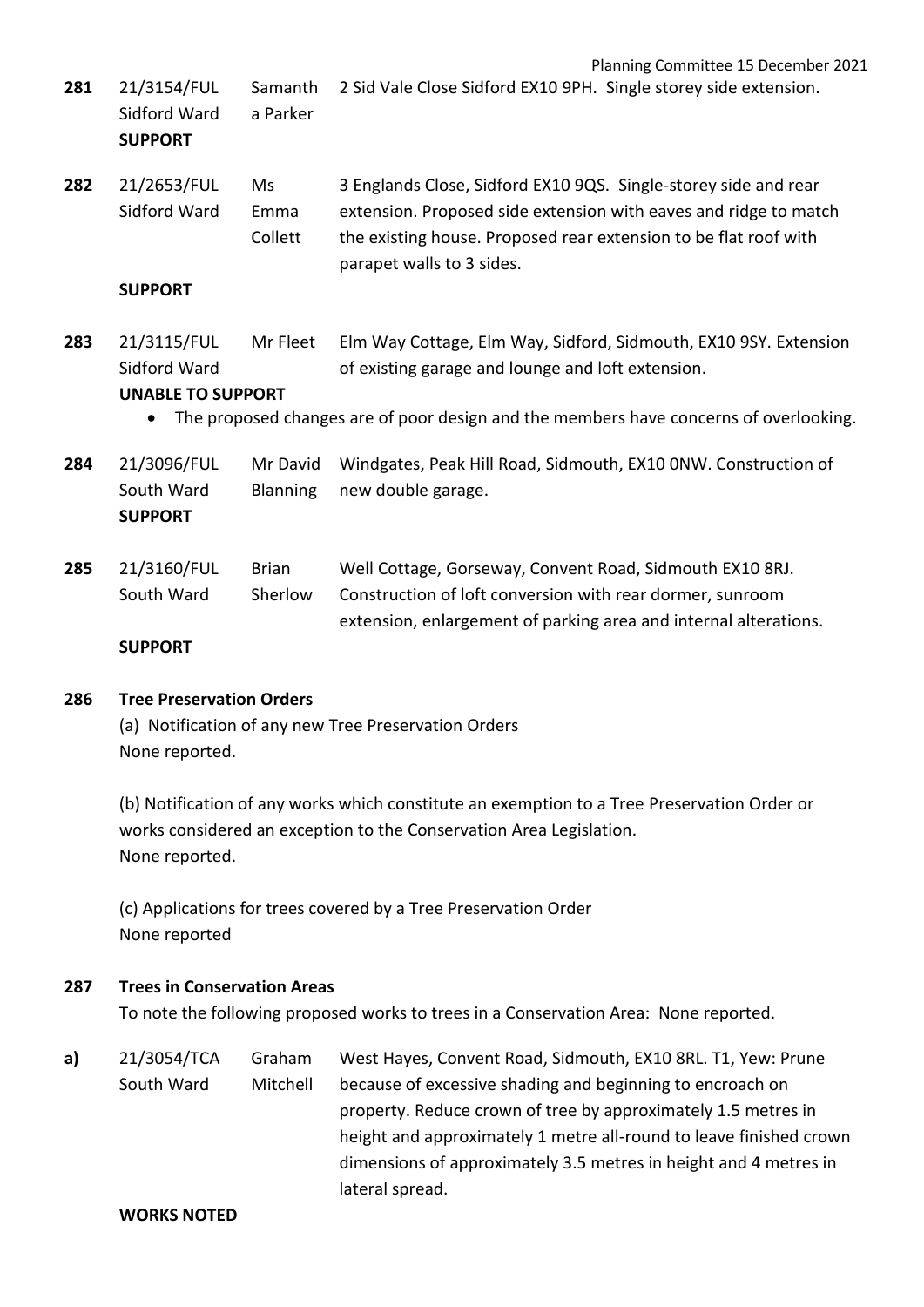|    |             |         | Planning Committee 15 December 2021                                     |
|----|-------------|---------|-------------------------------------------------------------------------|
| b) | 21/2983/TCA | Mr      | The Old Vicarage, Salcombe Regis, Sidmouth, EX10 OJH.                   |
|    | Salcombe    | Michael | T1 Ash dbh 30 inches plus, has ADB, located on north side of            |
|    | Regis Ward  | Parker  | swimming pool, fell due to ADB T2 Ash dbh 30 inches plus, has ADB,      |
|    |             |         | located on south westerly side of property, fell due to ADB T3 Ash      |
|    |             |         | dbh 6 to 10 inches, has ADB (previously coppiced) located on            |
|    |             |         | westerly side of swimming pool, fell due to ADB T4 Holly dbh 15         |
|    |             |         | inches plus, covered in ivy, located above T3 closer to T7 little to no |
|    |             |         | leaf area remaining, coppice due to poor specimen, low amenity          |
|    |             |         | value T5 Laurel dbh 6 inches or less, located to the right of T3,       |
|    |             |         | coppice to rejuvenate new shapable growth T6 Sycamore dbh 12            |
|    |             |         | inches plus, located on fence line above T4, coppice to allow more      |
|    |             |         | light around pool and garden area T7 Beech dbh 3ft plus, located on     |
|    |             |         | south westerly side of swimming pool, reduce sail effect by up to       |
|    |             |         | 15%, maximum prunning cuts of 75mm, to aid airflow around crown         |
|    |             |         | and let more light into garden and pool.                                |

# **DEFERRED PENDING THE TREE OFFICER's REPORT**

**c)** 21/2873/TCA Sidbury Ward Ms Sam Lydon-Drake Sidbury C Of E Primary School, Church Street, Sidbury, Sidmouth, EX10 0SB. T2, Goat Willow : Remove broken overhanging branch T3, Triple stemmed Alder Dead : Fell tree (ownership being investigated) scrubland T4, Alder : Reduce southern stem by 3 to 4 metres to avoid further leaning into children's play area G1, Small Ash trees (5) growing through the stream fence, all have ash dieback, remove whilst manageable due to location and potential to fall and damage property G2, Maple Tree : Dead remove.

# **WORKS NOTED**

#### **288 Appeals**

- 21/0106/FUL Land Adjacent 4 Cheese Lane Sidmouth.
- 18/F0494 Thorn Park Family Golf Centre, Salcombe Regis, Sidmouth.

#### **289 Unsupported decisions**

12/2971/FUL 6 Bowd Court, 7 replacement windows to the front of the property and 1 new front door. Considered the work to be Permitted Development so no decision was required.

| <b>Sidmouth Town Council</b> | <b>EDDC</b> |  |
|------------------------------|-------------|--|
| Unable to support            | Approved    |  |

21/2788/FUL 3 Heritage Way, proposed single storey rear extension, garage conversion, internal alterations and extension to raised terrace

| <b>Sidmouth Town Council</b> | <b>EDDC</b> |
|------------------------------|-------------|
| Unable to support            | Approved    |